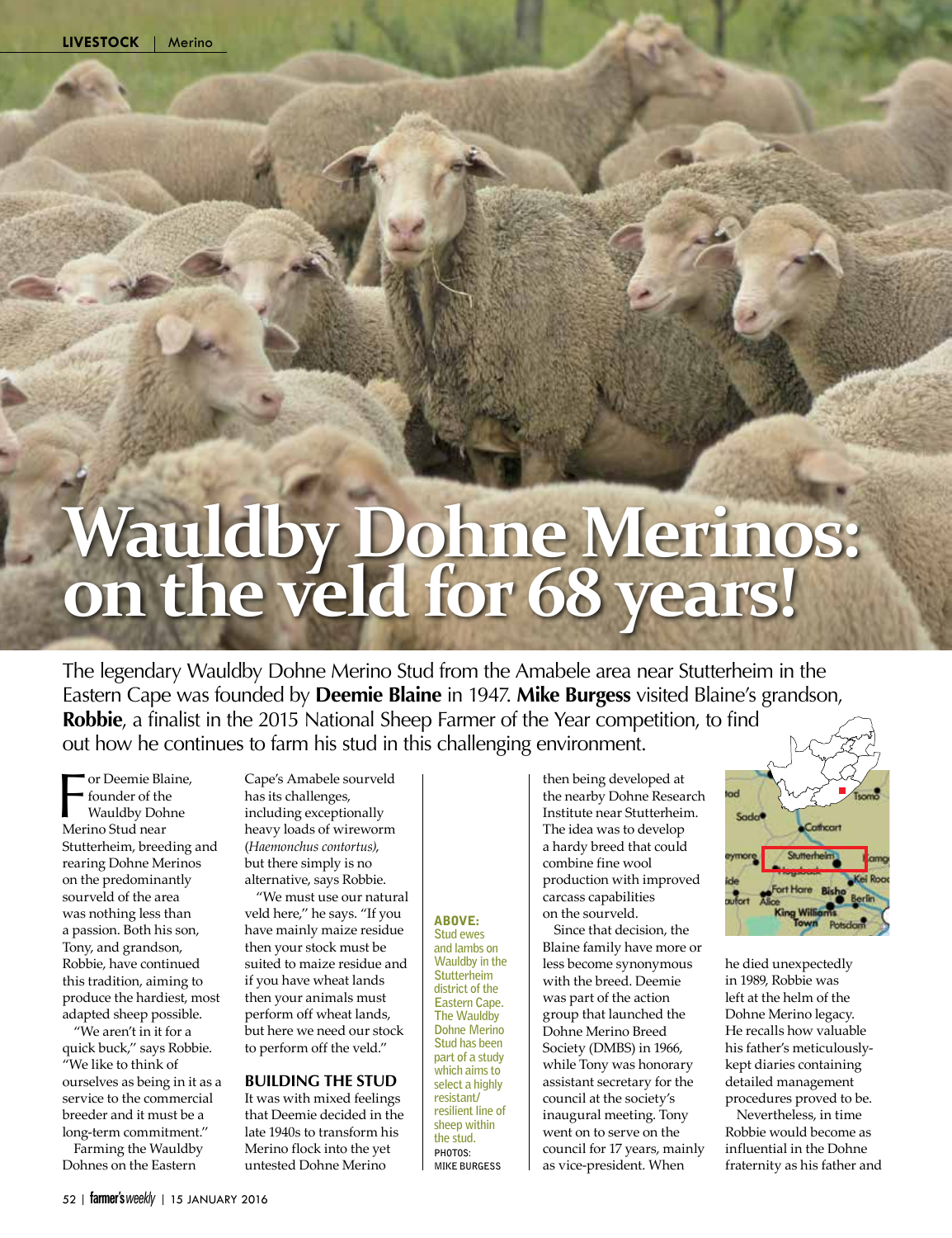

grandfather and served as an executive committee member of the DMBS for over 20 years. Over the years, he has been closely involved in group breeding

Today, Robbie farms on almost 2 000ha with a stud flock of 330 ewes and a commercial flock of 1 200 ewes, as well as a herd of Shorthorn cattle.

## **Dosing the stud allowed the wireworm to build up resistance**

initiatives such as the Eastern Dohne Central Nucleus Stud and Sire Reference Scheme. In 1993, Robbie was awarded the Top Dohne Breeder award for the East Cape region and in 1998 the Wauldby Dohne Merino Stud became one of the first to send embryos to Australia.

#### **wireworm menace**

The frost-free climate in the Amabele area, coupled with high humidity and rainfall (750mm to 850mm per annum), means that the sweeter, lowerlying areas of Robbie's properties is virulent heartwater veld, while the well-grassed higher areas

**To comment on this story, visit www.facebook.com/FarmersWeeklySA**





- **The Wauldby Dohne Merino Stud is one of the oldest in the country and has been farmed on the predominantly sourveld of the Amabele area near Stutterheim for almost 70 years.**
- **Robbie Blaine is determined to select and breed sheep with the highest levels of resistance/resilience to wireworm in both his Wauldby stud and commercial flock.**
- **In 2015, the Wauldby Dohne Merino Stud made history as the first sheep stud in South Africa to supply rams at a production sale with an EBV for faecal egg count.**

constitute predominantly sourveld with a significant wireworm challenge. The Blaines had always treated wireworm by dosing the flock approximately every six weeks, which inadvertently allowed the wireworm to develop resistance to the anthelmintics being used (this was before the recent introduction of the active ingredients, Derquantel and Monopantel). The highly resistant wireworm strain called the 'Stutterheim strain' became a grave concern for Robbie, when a

leading vet told him in 2006 that he would be unable to farm sheep on Amabele within a decade. However, because the anthelmintics being used had been ineffective for so long, the Wauldby Dohnes also began developing an innate natural resistance and resilience to wireworm.

"I was dosing, thinking I was helping my animals, but I was in effect dosing water, so without realising it my sheep were selecting to become resistant to the parasites,'' he explains.

#### **continued on next page**



**Blaine family**

**will market these Wauldby Dohne Merino rams at his 2016 production sale on 13March.**

**• Dohne Merino wool bales on the farm Wauldby during the 1970s. Blaine family**

Fast Facts

FAST I

**FACTS** 

**• These Wauldby Dohne Merino stud rams will be available at Robbie's production sale of 13March.**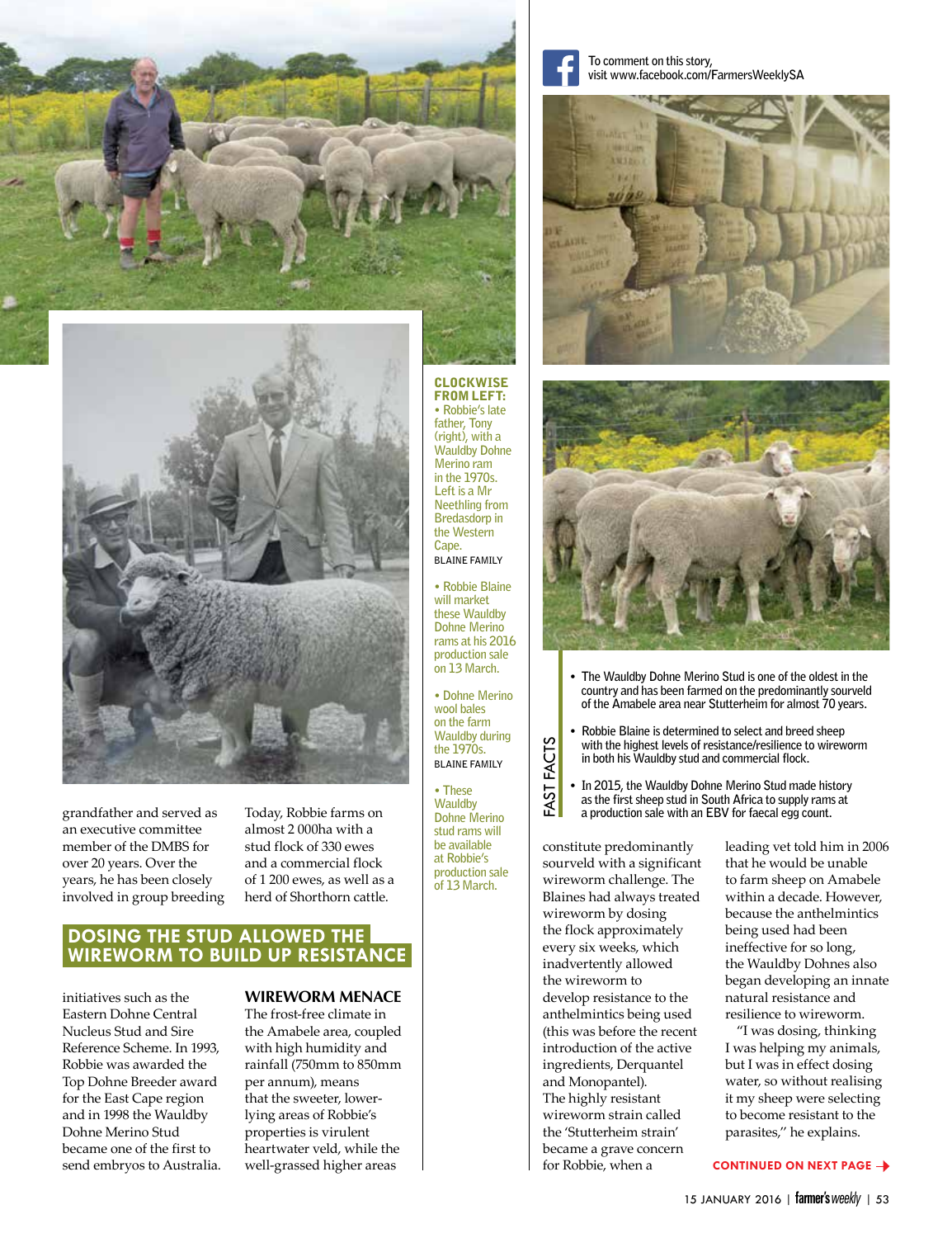In 2010, Robbie therefore became part of a longterm trial in partnership with Dr Alan Fisher (Queenstown Provincial Veterinary Laboratory) and Dr Gretha Snyman (Grootfontein Agricultural Development Institute) to research practical and effective ways to select a highly wireworm-resistant/ resilient line of sheep in the Wauldby stud. The trial was based on the already established fact that the heritability of the traits of resistance and resilience to parasites within sheep had been proven elsewhere in the world, including in the NEMESIS project that commenced in Australia in 1994.

#### **wirewormresistant sheep**

In 2010, Fisher began to individually record weaned stud lambs (ewes and rams separated) for FAMACHA scores. The latter, a parasite monitoring system, uses an eye chart test to diagnose the level of anaemia and presence of wireworm. A body condition score (BCS) and faecal egg count (FEC) were also determined. This data was collected every two weeks until the end of July to identify which sheep showed signs of resistance/ resilience to wireworm and

which needed treatment (sheep that would eventually be culled) to select the most resistant young ram lambs and maiden ewes for mating at 18 months. This data has been collected annually since 2010 from weaned stud lambs over a sevento eight-month period from weaning to winter.

A number of indices were developed using the average FAMACHA [FAM], BCS, FEC scores of each sampling date while a selection index was based on the average FAM/average BCS/average FEC for the duration of the weaned lambs first summer. Then FAM + BCS + FEC (equal weights were awarded to each trait, as heritability of these traits is similar  $-0.2$  to  $0.25$ ) was calculated on a natural log transformation which allowed ewes and rams to be ranked in terms of resistance and resilience – as per the selection index. Only lambs that showed a combination of a FAM score of 2,5 or more and a BCS of 1,5 or less considered in conjunction with extremely high FEC were dosed and marked for future culling, while comparisons were made

between resistant/resilient sheep that needed no dosing and those that

**area near Stutterheim in the Eastern Cape experiences almost no frost, has an annual rainfall of about 750mm to 800mm and is dominated by sourveld,** 

**therefore making wireworm a major problem.** 

BELOW: **The Amabele**  needed treatment. Flock sires were evaluated on the data of their offspring while various correlations between FEC, growth, body weight, fleece weight and even fibre diameter were measured. Estimated

offspring's resistance/ resilience to wireworm. For example, among the 2014 lambs bred from eight selected sires, 77% of one sire's lambs needed no dosing, while 15% were dosed once and 8% were dosed twice.

## **Robbie takes time to share his experience and knowledge with developing farmers in the area**

breeding values (EBVs) for FEC (ewes and rams) were also calculated, while about 1 000 blood samples were drawn from lambs showing good, medium and poor resistance/ resilience to wireworm, to begin a process of genomic sequencing that will allow for the identification of the genes responsible for resistance and resilience in the flock.

"In the long run, when a lamb is born, you'll be able to take blood from it and be able to tell if it has the potential to be a resistant lamb or not,'' explains Robbie.

Over the past five years the results of the trial have shown that resistance to wireworm is clearly heritable within the Wauldby flock and that different sires produced significantly different results in terms of their

In comparison, 52% of another sire's lambs needed no dosing while 37% were dosed once and 11% were dosed twice.

Furthermore, in 2012 a total of 43% of all lambs, 56% in 2013 and 46% in 2014, needed no dosing throughout the entire trial period. The study also showed that resistant/ resilient sheep that were not dosed, on average performed better than dosed sheep. For example, on average, sheep that required dosing remained more anaemic and in poorer body condition than non-dosed sheep while, on average, dosed sheep had higher FEC than non-dosed sheep despite dosing. (Resilient sheep can also have high FEC, however. See box: Resistance vs Resilience.) In addition, dosed sheep had, on average,